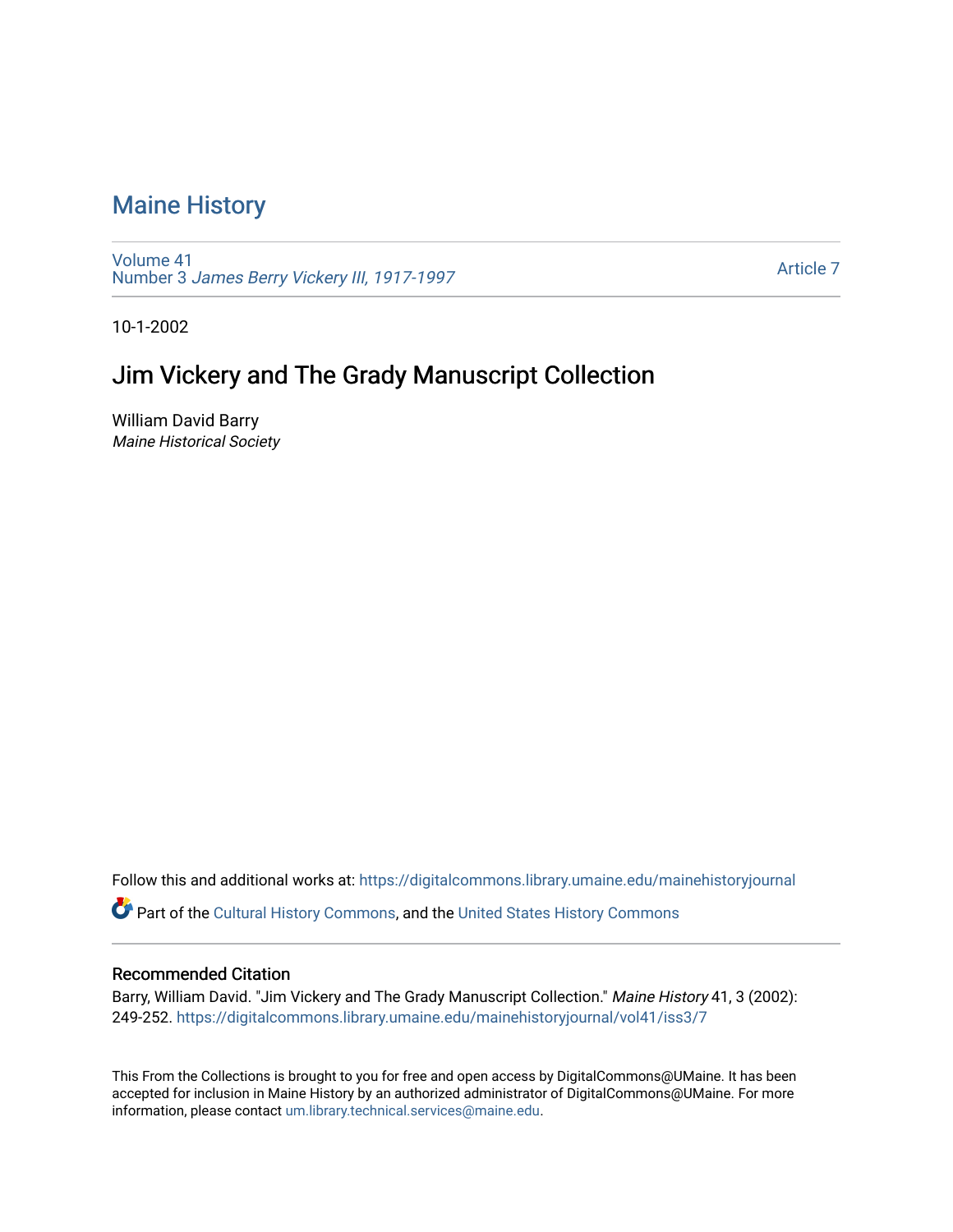## **FROM THE COLLECTIONS:**

# **JIM VICKERY AND THE GRADY MANUSCRIPT COLLECTION**

IM VICKERY was an established legend by the time I entered the<br>field of Maine history in the early 1970s. Indeed, one of the first<br>things fellow researchers said was that if I needed to find out any<br>thing to do with Bangor IM VICKERY was an established legend by the time I entered the field of Maine history in the early 1970s. Indeed, one of the first things fellow researchers said was that if I needed to find out any (not to mention the town of Unity whose history he wrote), Jim was the first logical point of inquiry. In the years that followed, as a researcher for the Portland Museum of Art, the Maine Historical Society, and on my own mercenary endeavors, I tapped Jim's knowledge frequently on a variety of subjects ranging from nineteenth-century artists to Bangor's notorious "Devil's Half Acre" to furniture makers, ethnic groups, and possible forerunners of L.L. Bean's "Maine Hunting Shoe."

A unique combination of antiquarian, collector, exacting historian, and enthusiastic appreciator of the men and women who shaped our state and nation, Jim was exceptionally generous with his information and ideas. He was involved in the past, not for ego or academic glory, but because he loved it and through his own remarkable family was an integral part of it. Tom Weber of the *Bangor Daily News* aptly dubbed him "Bangors' Greatest Natural resource" in 1992. Jim was a born teacher who shared his latest finds with such extraordinary contemporaries as Francis M. O'Brien, Dorothy Healy, and Elizabeth Ring, as well as younger scholars including William B. Jordan Jr., James H. Mundy, and Earle G. Shettleworth Jr. He was a vital presence at Brewer High School, the Bangor Public Library, Bangor Historical Society, Fogler Library at the University of Maine, Maine Historical Society, and the Maine Historical Preservation Commission. In my friendship with Jim we traded numerous discoveries by post, during visits, but mostly by telephone. I deeply miss not being able to ask advice, check a fact, pose a question, or on those very rare occasions, tell him something fresh about the past.

It is said that no one is indispensable and the study of local and regional history has not ground to a halt since Jim's death in 1997. However, a vibrant and unique personal and professional connection was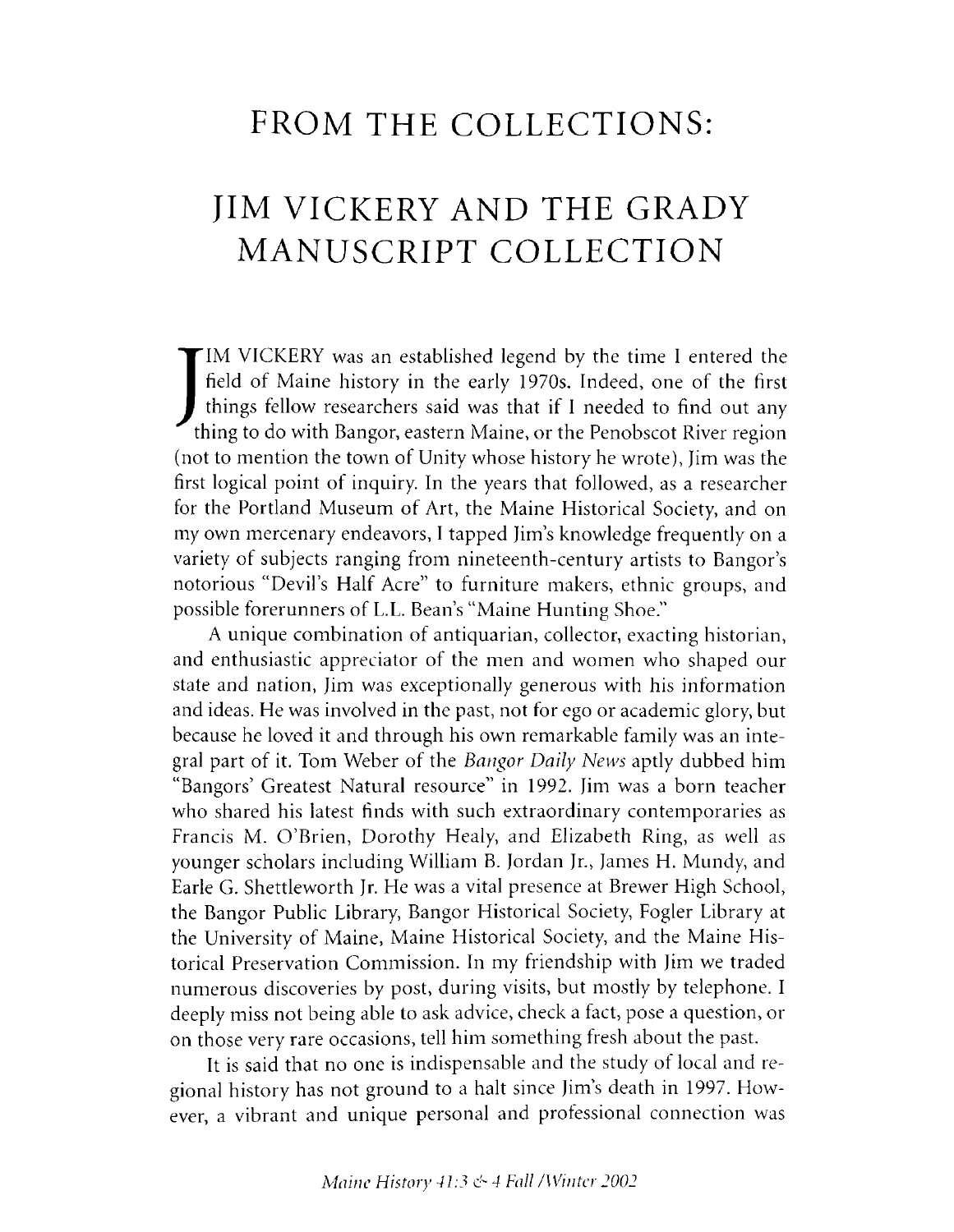### 250 *Maine History*

lost. Not a week goes by at the Maine Historical Society Library without some question or discovery that brings recollection of Jim and his great retentive memory to the fore. Jim's presence was particularly missed in June 1999, when the Maine Historical Society held its Irish American Round Table, the second in a continuing series of conferences on ethnicity bringing together scholars, genealogists, and students. Jim would, no doubt, have loved the reports on Irish sports, immigration, business, and, in particular, James H. Mundy's talk on nineteenth-century Hibernians in Bangor and Portland.

Like the rest of us Jim Vickery would probably have been astonished bv what followed the conference. Having read about the Irish American Round Table, John O'Grady of Bedford, Massachusetts, offered to donate his late uncle William H. Grady's extensive research papers on the Irish in the Penobscot River region to the Maine Historical Society. While the Society's library was delighted to accept this donation, the manuscripts that arrived were more wonderful and enlightening than anyone expected. Furthermore, they introduced William H. Grady (1875-1953), a serious scholar of Maine history who seemed to have worked in near total isolation.

Vital records, city directories, and obituaries in the *Bangor Daily Commercial* and the *Bangor Daily News* reveal that William H. Grady was born in Bangor, Maine, in 1875, the son of John W. and Margaret Murray Grady. After attending community schools, William went on to graduate from Georgetown University and then Boston University Law School in 1899, a remarkable accomplishment for an Irish American of his time and place. Returning to Maine, William practiced law for a year or two and, according to his obituary, "taught in the Bangor Gaelic School." Now the mystery; in 1903 the *Bangor City Directory* showed "William H." as having joined his stone-mason father in the contracting and building firm of John Grady & Son, where he remained for decades. William never married and, aside from being a life-long member of St. Mary's parish, he seemed not to have participated in any other community activities. After he retired sometime between 1940 and 1946, he devoted himself entirely to researching and writing local Irish American history.

MAINE AND THE IRISH: THE GRADY MAUNSCRIPT COLLEC-TION (MHS COLL.1960) comprises three major sections and some ephemera. Section One is William H. Grady's herculian (or McCoolian) study, "Irish Immigration on the Penobscot and Its Envirions, 1735-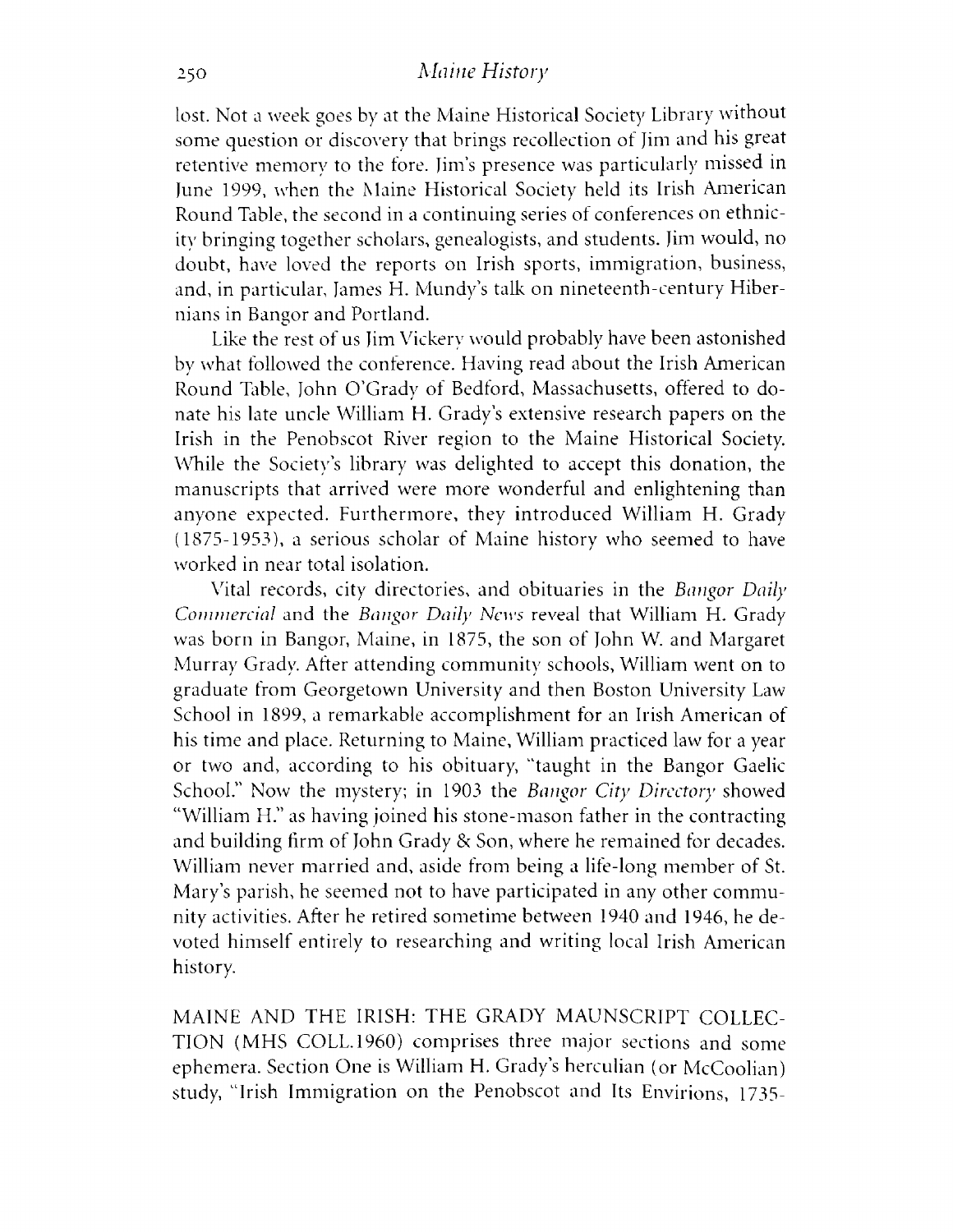### *From the Collections* 251



1865." The first of three parts in Section One focuses on Irish settlers in Warren, Thomaston, Orrington, Holden, Brewer, Frankfort, Winterport, Hampden, Eddington, Bradley, Orono, Old Town, Milford, Hermon, Carmel (with a map of Irish households), Greenbush, Passademkeag, Enfield, Lowell, Lincoln, W inn, Mattawamkeag, Veazie, Glenburn, Bradford, Hudson, Stetson, Garland, Pvmouth, Newburg, Corinna, Dexter, on the Piscataquis River, and in Penobscot Bay. Also included is an essay, "An Irish Utopia in Maine, 1830-1870, Benedicata" with an accompanying plot map. Part two in Section One is "The Maine Irish Immigration: 1760 to 1840," a rich volume focused on Irish families in Bangor with a table of contents and an index of people and the year they arrived. Part three in Section One covers Irish immigration to Bangor from 1841 to 1865. Section Two is entitled "Footprints of early Irishmen and others on the Penobscot and it Environs: Miscellaneous." It comprises thirtytwo articles and over 400 typed pages. Finally, Section Three is William H. Grady's ninety-one page summarization of William D. Williamson's classic work he called, "A Digest of Williamson's History of Maine (Bangor: 1832), from earliest Days to Separation, 1820."

It is most baffling that William H. Grady never did anything with his substantive, exhaustively researched work. The papers are all neatly